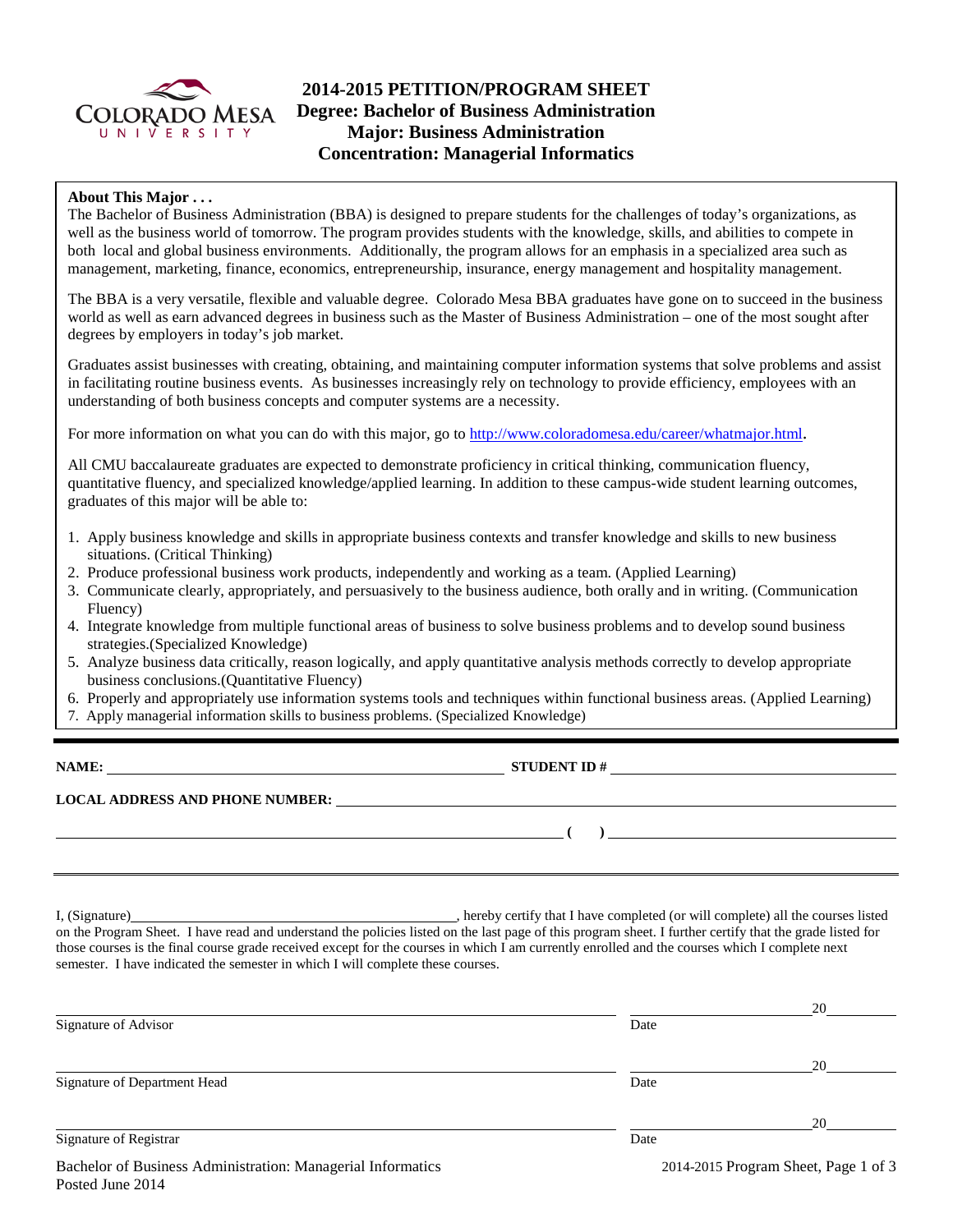# **Students should work closely with a faculty advisor when selecting and scheduling courses prior to registration.**

Degree Requirements:

- 120 semester hours total (Students must complete a minimum of 30 of the last 60 hours of credit at CMU, with at least 15 semester hours in major discipline courses numbered 300 or higher).
- 40 upper division credits (A minimum of 15 taken at the 300-400 course levels within the major at CMU).
- 2.00 cumulative GPA or higher in all CMU coursework
- 2.00 cumulative GPA or higher in coursework toward the major content area
- Pre-collegiate courses (usually numbered below 100) cannot be used for graduation.
- A student must follow the CMU graduation requirements either from 1) the program sheet for the major in effect at the time the student officially declares a major; or 2) a program sheet for the major approved for a year subsequent to the year during which the student officially declares the major and is approved for the student by the department head. Because a program may have requirements specific to the degree, the student should check with the faculty advisor for additional criteria. It is the student's responsibility to be aware of, and follow, all requirements for the degree being pursued. Any exceptions or substitutions must be approved by the student's faculty advisor and Department Head.
- When filling out the program sheet a course can be used only once.
- See the "Undergraduate Graduation Requirements" in the catalog for additional graduation information.

**GENERAL EDUCATION REQUIREMENTS** (31 semester hours) See the current catalog for a list of courses that fulfill the requirements below. If a course is on the general education list of options and a requirement for your major, you must use it to fulfill the major requirement and make a different selection within the general education requirement.

| Course No Title<br><b>English</b> (6 semester hours, must receive a grade of "C" or better and<br>must be completed by the time the student has 60 semester hours.)<br><b>ENGL 111 English Composition</b><br><b>ENGL 112 English Composition</b>                     | 3<br>3 | Sem.hrs Grade Term/Trns |
|-----------------------------------------------------------------------------------------------------------------------------------------------------------------------------------------------------------------------------------------------------------------------|--------|-------------------------|
| <b>Math:</b> (3 semester hours, must receive a grade of "C" or better, must be<br>completed by the time the student has 60 semester hours.)<br>MATH 113 College Algebra<br>*3 credits apply to the General Ed requirements and 1 credit applies to<br>elective credit | 4*     |                         |
| <b>Humanities</b> (3 semester hours)                                                                                                                                                                                                                                  |        |                         |
| Social and Behavioral Sciences (6 semester hours)                                                                                                                                                                                                                     |        |                         |

| ECON 201 Principles of Macroeconomics 3 |  |  |
|-----------------------------------------|--|--|
| ECON 202 Principles of Microeconomics 3 |  |  |

**Natural Sciences** (7 semester hours, one course must include a lab) \_\_\_\_\_\_ \_\_\_\_ \_\_\_\_\_\_\_\_\_\_\_\_\_\_\_\_\_\_\_\_\_\_\_\_ \_\_\_\_ \_\_\_\_\_ \_\_\_\_\_\_\_\_

\_\_\_\_\_\_ \_\_\_\_ \_\_\_\_\_\_\_\_\_\_\_\_\_\_\_\_\_\_\_\_\_\_\_\_ \_\_\_\_ \_\_\_\_\_ \_\_\_\_\_\_\_\_  $\_\_$   $\_\_$ 

**History** (3 semester hours)

HIST \_\_\_\_ \_\_\_\_\_\_\_\_\_\_\_\_\_\_\_\_\_\_\_\_\_\_\_\_ \_\_\_\_ \_\_\_\_\_ \_\_\_\_\_\_\_\_

**Fine Arts** (3 semester hours)

| Course No Title                                             |  | Sem.hrs Grade Term/Trns |
|-------------------------------------------------------------|--|-------------------------|
| <b>OTHER LOWER DIVISION REQUIREMENTS (6 semester hours)</b> |  |                         |

|             | o Then Bo Wen bi Wrong no changing to some set now a |  |
|-------------|------------------------------------------------------|--|
|             | <b>Kinesiology</b> (3 semester hours)                |  |
| KINE 100    | Health and Wellness                                  |  |
| <b>KINA</b> |                                                      |  |
| <b>KINA</b> |                                                      |  |

\_\_\_\_\_\_ \_\_\_\_ \_\_\_\_\_\_\_\_\_\_\_\_\_\_\_\_\_\_\_\_\_\_\_\_ \_\_\_\_ \_\_\_\_\_ \_\_\_\_\_\_\_\_

**Applied Studies** (3 semester hours)

**FOUNDATION COURSES** (17 semester hours) These courses, plus ECON 201 & 202 and Gen Ed English & Math requirements must be completed within the student's first 60 hours. ACCT 201 Principles of Financial Acctg 3 ACCT 202 Principles of Managerial Acctg 3<br>BUGB 105 Freshman Business Seminar 2 BUGB 105 Freshman Business Seminar 2<br>BUGB 211 Business Communications 3 Business Communications 3 CISB 101 Business Inform. Technology or CISB 205 Advanced Business Software 3 \_\_\_\_\_ \_ CISB 241 Intro to Business Analysis or STAT 200 Probability and Statistics 3

#### **BACHELOR OF BUSINESS ADMINISTRATION: MANAGERIAL INFORMATICS CONCENTRATION REQUIREMENTS** (63 semester hours)

#### **Business Administration Core** (33 semester hours)

| <b>BUGB 349</b> | Legal Environment of Business 3             |    |  |
|-----------------|---------------------------------------------|----|--|
| <b>BUGB 401</b> | <b>International Business</b>               |    |  |
| <b>CISB 210</b> | <b>Fundamentals of Info Systems</b>         | 3  |  |
| <b>FINA 301</b> | <b>Managerial Finance</b>                   |    |  |
| MANG 201        | Principles of Management                    |    |  |
| <b>MANG 301</b> | Organizational Behavior                     | 3  |  |
| <b>MANG 371</b> | Human Resource Management                   | -3 |  |
| <b>MANG 471</b> | <b>Operations Management</b>                |    |  |
| <b>MANG 491</b> | <b>Business Strategy</b>                    |    |  |
| MARK 231        | Principles of Marketing                     |    |  |
| <b>CISB 341</b> | <b>Quantitative Decision Making</b>         | 3  |  |
|                 | or MANG 341 Quantitative Decisions Making 3 |    |  |
|                 | or MARK 350 Marketing Research              |    |  |
|                 |                                             |    |  |

**Managerial Informatics Concentration Courses** (30 semester hours) **Managerial Informatics Nucleus** (15 semester hours)

| <b>CISB 205</b> | <b>Advanced Business Software</b>                 |   |  |
|-----------------|---------------------------------------------------|---|--|
|                 | or CISB elective if CISB 205 taken in core        |   |  |
| <b>CISB 305</b> | Problem Solving w/Spreadsheet 3                   |   |  |
| <b>CISB 306</b> | Problem Solving w/Database                        |   |  |
| <b>CISB 470</b> | Management of Info Systems                        | 3 |  |
| <b>MARK 350</b> | <b>Marketing Research</b>                         |   |  |
|                 | or CISB 341 or MANG 341 if MARK 350 taken in core |   |  |

**Concentration Electives** (15 semester hours) Choose 15 hours that complement the nucleus or choose the nucleus of second Concentration. **At least 1 hour must be upper division** 

|  | <b>Electives</b> (3 semester hours of college level courses appearing on your |  |  |
|--|-------------------------------------------------------------------------------|--|--|

| <b>EXCUTES</b> TO SCHICSICI HOURS OF CONCECTIONS COURSES appearing on your       |  |
|----------------------------------------------------------------------------------|--|
| final transcript, <b>not listed above</b> to bring total semester hours to 120.) |  |
| *MATH 113 College Algebra                                                        |  |
|                                                                                  |  |

\_\_\_\_\_\_ \_\_\_\_ \_\_\_\_\_\_\_\_\_\_\_\_\_\_\_\_\_\_\_\_\_\_\_\_ \_\_\_\_ \_\_\_\_\_ \_\_\_\_\_\_\_\_